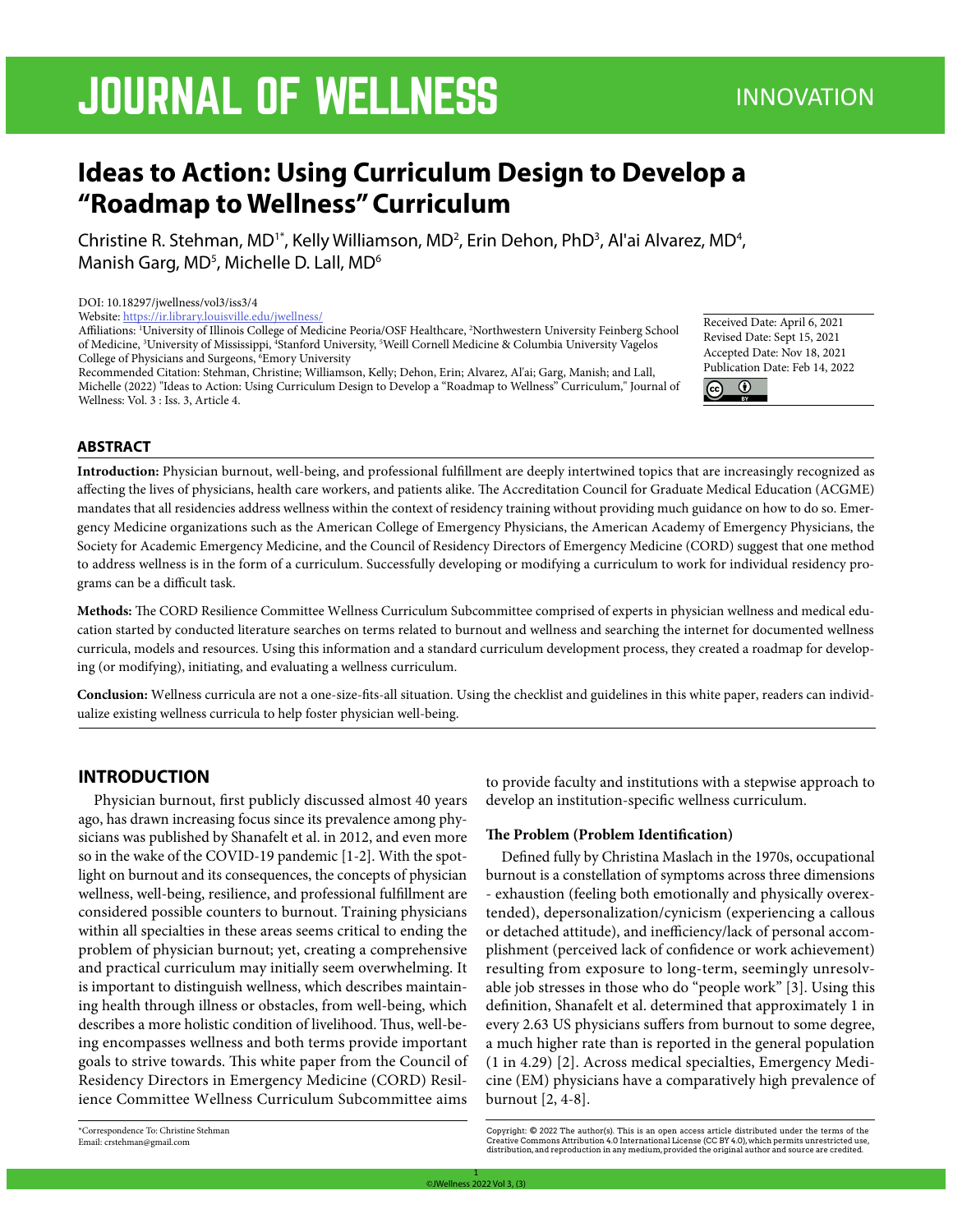The prevalence of burnout continues to rise, with over half of all practicing physicians currently affected [9-12]. Burnout affects individual physicians, health care institutions, and society as a whole. The consequences of burnout include lower career satisfaction and higher rates of depression, alcohol and substance abuse, and suicidal ideation [7-8, 13-14]. Critically, over 400 physicians die by suicide annually, twice that of the general population, with a suggested standardized mortality rate of 1.44 [15-19]. Many more physicians leave their jobs and medicine, exacerbating an already problematic workforce shortage [16, 20-21]. Physician turnover costs institutions an estimated \$500,000 to \$1 million for each physician lost, including recruitment costs, sign-on bonuses, and onboarding expenses [22]. Physicians suffering from burnout who stay in medicine report decreased work engagement and higher levels of medical errors, both of which are associated with poorer patient care [7, 23-30]. The decreased quality of patient care and the loss of practicing physicians have led to worsening overall medical care in the United States [9].

Added to the problem of burnout is the concern that this phenomenon begins early in the medical profession: one survey demonstrated that 52.8% of medical students met the criteria for burnout [31]. Additional studies have supported this finding, with burnout prevalence ranging from 45% to 71% in medical students [10, 32-34]. The stressors of medicine continue in residency training, with 25% to 75% of residents suffering from burnout [35]. Dyrbye et al. found a clear correlation between the level of anxiety in 4th-year medical students and the degree of burnout of those same students during their second year of residency [36].

Because this problem starts early on, interventions to combat it should also start early, targeting medical students and residents. The question becomes how and with what focus.

Initial attempts to combat burnout focused on individual solutions, such as eating healthy, exercising, and practicing meditation and yoga, with a goal of achieving the nebulous concept of personal wellness as defined by both the National Wellness Institute and The American College of Emergency Physicians (ACEP) [37-40]. However, it has become increasingly clear that the primary contributors to burnout lie largely within the organizational and systemic structures of healthcare and the moral injury experienced by physicians as they deal with these structures on a daily basis [20, 41-44]. This creates a difficult question for those interested in intervening in this issue: how do we help physicians avoid or overcome burnout when the sources of burnout exist outside of their control?

While burnout can be primarily traced to non-individual factors, individual factors can mediate the effects of system factors on physician well-being. It is also important to recognize that wellness is not the absence of burnout. Factors that promote professional fulfillment and physician wellness are different from the factors that prevent or address burnout [45- 48]. With this in mind, effective wellness interventions should target both individual and organizational level factors. Three major models for physician well-being serve as guides for those looking to develop and/or improve physician well-being in their organization: The Mayo Clinic Program on Physician Well-being, Stanford WellMD, and the National Academy of Medicine

(NAM) Action Collaborative on Clinician Well-being and Resilience. While each model highlights different frames of impact, these three models similarly consist of multiple components relating to both organizational and individual factors [46-48]. Due to the interplay of multiple components at the organizational and individual level, initial attempts to "fix" burnout may have failed because no attention was paid to the higher-level issues at work placing stress on physicians. However, as each physician experiences and responds to stressors differently, some interventions that address a physician's capability to cope with these stressors may contribute to overall decrease in burnout and improvement in well-being, as long as they occur in conjunction with attempts to address the organizational and systemic issues.

Prioritizing both physician wellness and efforts to combat burnout have become important to those in Graduate Medical Education (GME). In 2017, the Accreditation Council for Graduate Medical Education (ACGME) introduced the common program requirement mandating physician well-being be addressed with other aspects of resident education, without providing more extensive guidance [49]. Multiple organizations, including ACEP, the American Academy of Emergency Physicians (AAEM), the Society for Academic Emergency Medicine (SAEM), and CORD, suggest that the areas of wellness and burnout be addressed in the form of a curriculum [40, 50-52].

Developing and implementing an individualized program wellness curriculum is a daunting task, particularly since research suggests it should use educational theory to address end goals and be integrated into the existing didactics [53]. The ACGME mandates that residencies address wellness and physician well-being yet provide few concrete resources to meet this requirement. Starting from this point, this paper aims to provide a stepwise approach to developing and implementing a wellness curriculum. The same steps can be used to modify an existing curriculum to meet local needs.

## **METHODS**

A group of experts in both physician wellness (burnout, resilience, etc.) and medical education from the CORD Resilience Committee Wellness Curriculum Subcommittee\* formed a workgroup. The purpose of this workgroup was to use a standard curriculum development process in order to create a roadmap for developing, initiating and evaluating a wellness curriculum. Additionally, members of the workgroup provided differing levels of experience and expertise with prior design and implementation of wellness curriculums within their home institutions.

\*CORD Resilience Committee, Wellness Subcommittee Members: Angela Carrick, MD; Erin Dehon, PhD; Patricia De Melo, MD; Christopher Freeman, MD; Jessica Fujimoto, MD; Manish Garg, MD; Andrew Grock, MD; Christopher Hahn, MD; Raquel Harrison, MD; Steven Hochman, MD; Adam Kellogg, MD; Michelle D. Lall, MD, MHS; Ryanne Mayersak, MD; Jennifer Mitzman, MD; Christine R. Stehman, MD; Mark Supino, MD; Kelly Williamson, MD

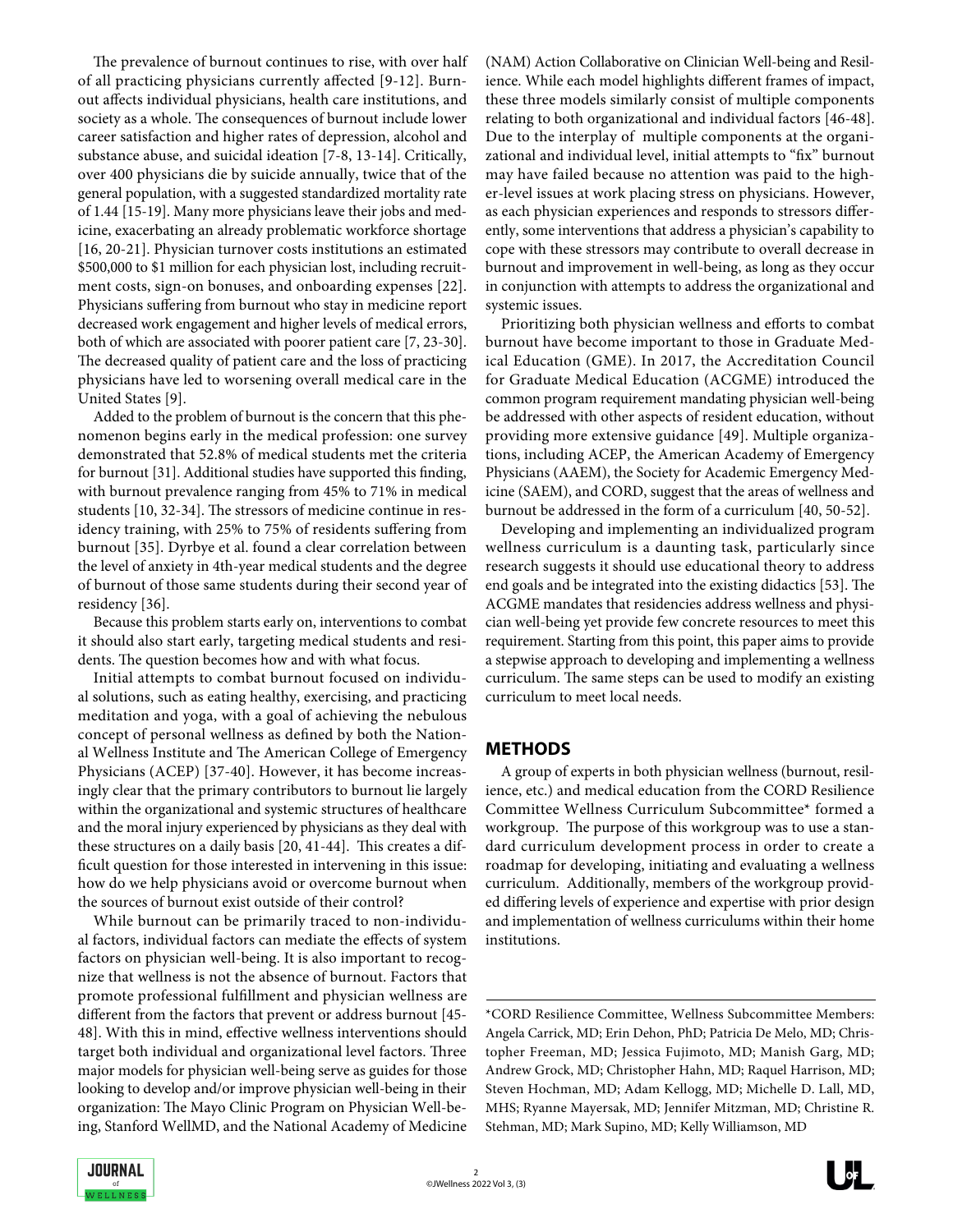Given the established expertise in burnout and physician wellness of the workgroup, each member conducted their own literature searches using terms including but not limited to: "physician and burnout"; "resident and physician and burnout"; "resident and burnout"; "cost and burnout"; "medical student and burnout"; "model and wellbeing"; "improving wellbeing"; "mitigate burnout"; "physician and resilience"; "burnout and resilience"; "Kern's six steps"; "wellness and burnout"; "curriculum and assessment"; "needs assessment"; "curriculum design"; "wellness curriculum"; "resident and needs assessment"; "burnout and patient outcomes"; "SMART goals"; "FAST goals"; "educational methods"; "small group learning". The workgroup also searched medical society and residency program websites to find existing curriculums, models for wellness, and resources that are not published in the medical literature.

## **DISCUSSION**

## **The Solution: Creating a Wellness Curriculum**

Creating a wellness curriculum allows for the development of a comprehensive resource to address critical elements of physician wellness, including identifying factors that contribute to burnout and fostering the development of resilience. This paper follows Kern's six steps to curriculum development:

- 1. Problem identification and general needs assessment;
- 2. Focused needs assessment;
- 3. Goals and objectives;
- 4. Educational strategies;
- 5. Implementation; and
- 6. Evaluation and feedback [54].

While the examples provided are specific to emergency medicine, the concepts are generalizable across all specialties.

## **Step 1: General Needs Assessment**

Curriculum development begins with a combination of problem identification and the performance of a general needs assessment. In this case, burnout and the need to address well-being during residency have already been identified. During the general needs assessment, those creating the curriculum are able to determine the specific needs of the curriculum based on a program's current state.

The first question of the *general needs assessment* is "why is this curriculum being created?" and refers to the curriculum's goals. The curriculum's central focus can be to improve wellness or to mitigate burnout, or both. Still, focusing on improving wellness is likely the better choice as Schmitz et al. found that a resident curriculum focusing on wellness and resilience instead of burnout helps optimize the improvement in physician selfcare and the downstream effects of burnout [55]. Studies have demonstrated that physicians who practice self-care also provide higher quality patient care and are less likely to commit medical errors, be impaired, or leave clinical practice [56]. The overall goals of the curriculum should be expansive and provide an idea of what will constitute successful design, implementation, and outcome. They may be difficult to measure. Examples include examining the difference between health and wellness and improving the well-being of the participants in the program.

Once the overall goal is established, program developers need to understand their foundation: Is there a wellness curriculum in place? If yes, what does it look like? If not, what, if anything, is currently being done to address wellness and burnout? Developers also need to decide the ideal platform and modality to educate residents on wellness and burnout. Once the answers to these questions are understood, program developers have completed the general needs assessment and may move onto the next step.

## **Step 2: Focused Needs Assessment**

An effective wellness curriculum should be tailored to meet the unique needs of the program's EM residents. For example, resident physicians' risk of experiencing burnout, depression, and suicide is higher than that of the general population; however, the rates of resident mental health concerns and the specific contributing factors vary by residency program and institution [57-58]. Therefore individual programs should conduct a *focused needs assessment* to understand the unique characteristics of their own residents and learning environment, including understanding the local institutional landscape pertaining to wellness and burnout [54]. This helps program developers determine which topics related to wellness and burnout need to be addressed in their curriculum and which topics may not be relevant to their learners.

When conducting a focused needs assessment, four things must be addressed:

- 1. Understanding who the learners are.
- 2. Understanding how the program performs regarding wellness and burnout in general - does the program use any burnout or wellness metric tracked over time? Do the learners understand basic concepts about wellness and burnout?
- 3. Understanding the needs of the learners, the program, and other stakeholders.
- 4. Identifying other factors that influence curriculum development: non-learner stakeholders, institutional and residency politics, available resources, barriers, etc.

## *Learners*

Most residency programs focus entirely on resident education, though developers could also consider other "learners'' within the department. While often considered faculty in terms of staffing models, physician fellows have recently graduated and could be included as learners. On the other end of the spectrum, medical students could also be considered. Although individual medical schools may address medical student wellness, medical students rotating through the department often have the opportunity to participate in residency curricular sessions. This early-career involvement is paramount to creating and fostering a commitment to physician wellness. There is both potential benefit and detriment to including faculty of any level within the group of learners. Expanding the group of learners beyond residents may negatively impact the residents' feeling of psychological safety, thereby decreasing the quality and impact of the session. Yet, there is also a potential positive benefit of including faculty as they can serve as professional role models and a support system. Ultimately, faculty wellness and

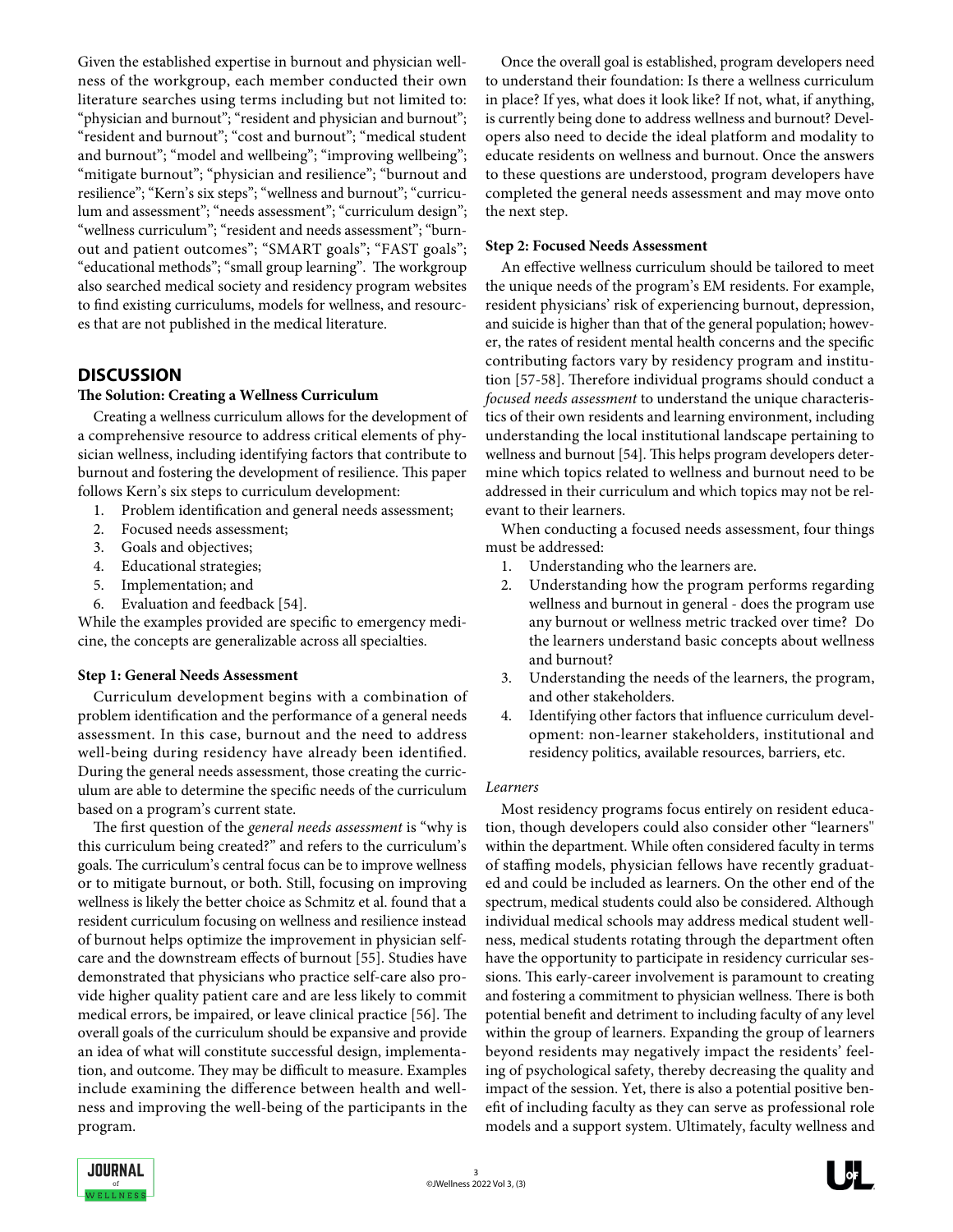their support of a wellness curriculum deeply impact resident well-being.

## *Current Program Effectiveness*

Validated survey instruments to assess well-being and work-related stress can be used to assess need and establish a baseline measurement for later evaluating the curriculum's effectiveness. Given the nature of the surveys, resident responses should be anonymous with programs using aggregate data. Wellness instruments utilized should be valid, quick to complete, and appropriate for resident physicians. Several potential assessment tools may be found in **Appendix 1**. When choosing a tool, program developers must consider the tool length (shorter tools often lead to an improved response rate); assessment tool cost (budget for tools or limit to free tools); and the plan for the results of the testing (are the tool results in line with the curriculum goals? Will the results help target the curriculum? Test once or test and retest?). Finally, burnout is a transient state that often fluctuates in severity over time and by season. Program developers should use caution when using burnout tools as part of their needs assessment: identifying the problem may not always identify the need.

## *Learners' Needs*

The needs of individual residents can vary significantly from those of their peers and often differ from what faculty believe the residents need. For example, residents may believe things like free food at work, defined spaces to store personal items, a break room to utilize while on shift, or reduced-cost gym memberships will positively affect their well-being (all things not addressable with a curriculum), while faculty concerns may center around issues with administrative metrics, lack of autonomy, or inadequate compensation [8]. As part of the targeted needs assessment, program developers must directly ask residents about their wellness needs. This will improve the likelihood of success of the curriculum [53].

Of note, organizational issues such as the Electronic Health Record (EHR), lack of departmental support and autonomy, lack of ability to seek mental health assistance because of licensing requirements, and clinical pressures (the business of medicine, RVUs, the proliferation of non-physician providers) play a large part in burnout, particularly at the attending level [59]. While addressing these issues is beyond the scope of any wellness curriculum, and if identified during a needs assessment, they should be brought to the attention of departmental leadership (and the wellness committee, if one exists). Residents must be aware of these issues and may benefit from having resources to address these issues in their future practice [42, 60].

Specific methods commonly used to conduct a focused needs assessment include questionnaires and face-to-face discussions (e.g., informal discussions, interviews, focus groups) with learners. Questionnaires can also identify the residents' perception of factors impacting their well-being and ways to improve the wellness curriculum. Items on the questionnaires may be open-ended or multiple choice. An open-ended question may ask, "What should the residency do to improve resident well-being? Again, the survey length should be kept to a minimum to maximize the response rate. Zaver et al. created a Resident Needs Assessment tool that may be useful to

program developers [51]. Focus groups or one-on-one discussions with residents may help to better understand survey results and begin piloting ideas for a wellness curriculum. Any focus groups should be limited to five to eight people, sessions should be recorded and transcribed for analysis and later review, and faculty facilitators should have an interest in wellness and be provided a few questions to guide the discussion. Program developers should strongly consider faculty facilitators outside of the residency leadership to allow residents a more "open" and "safe" environment in which to give their opinions.

Program developers must also consider whether they can address all issues identified by the focused needs assessment. Some issues are better addressed by residency program leadership or department leadership or a wellness committee rather than a wellness curriculum. Other issues may fall under other departments or institutional purview. No matter under whose purview the residents' concerns fall, acknowledging these needs will show that the learners' needs are being heard. This is critical for buy-in from learners.

## *Other Factors*

A targeted needs assessment involves identifying multiple factors that influence curriculum development and implementation, such as resources available and barriers to implementation.

- *• Resources:* There are three resources to consider when developing and implementing a curriculum: people, money, and time. The people are referred to as stakeholders, and while learners are the main focus of the curriculum, the reach is broader. The ultimate stakeholder in physician wellness are patients since burnout is associated with many adverse patient-centered outcomes [22, 61]. Additional stakeholders include residency program leadership and staff, faculty, and the rest of the healthcare community. Any of these groups may become facilitators of the curriculum as they will ultimately benefit from improved resident wellness.
- Also, members of these groups may actually be content experts (of wellness in general or specific topics).
- *• Finances* in curriculum development are an essential consideration and may be both a resource and a barrier. Money to fund speakers (both internal and external), buy down time for the curriculum developers, and general costs in content and materials for curriculum will influence feasibility and implementation.
- *• Time* is something that all residency conference coordinators struggle with throughout the year. The time to support the wellness curriculum comes at the cost of other curriculum topics and is best negotiated with the program leadership team. There are four "times" a wellness curriculum can occur (a combination of some or all of those four). **Table 1** details these different "times" and the advantages and disadvantages of each. Attendance and perceived benefit may vary depending on when the curriculum is implemented. Of note, while finding the time to include wellness in the overall didactics can be challenging, any program genuinely seeking to improve and champion wellness will find a way to integrate a wellness curriculum.

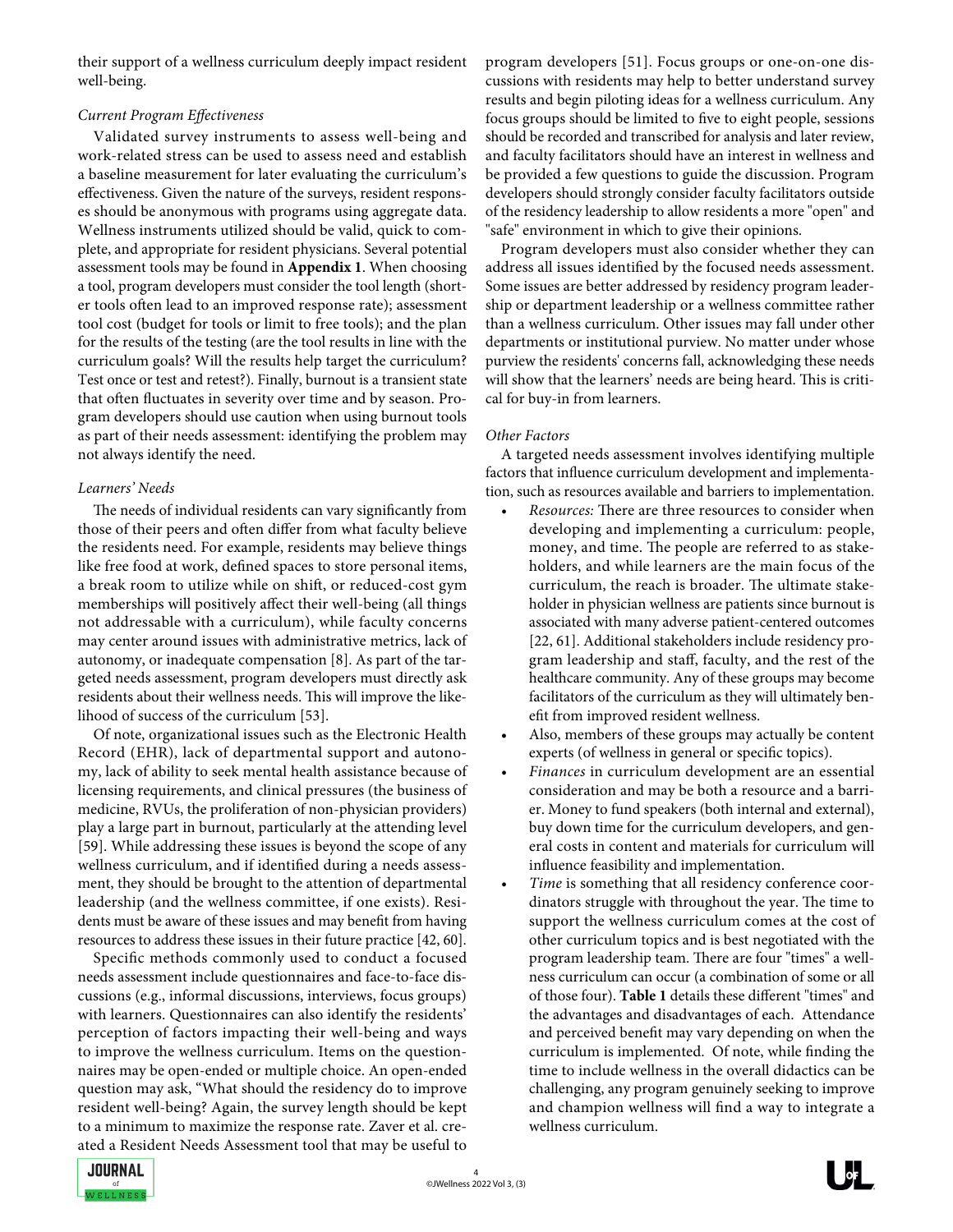*• Barriers:* In doing the general and targeted needs assessments, program developers may find various barriers to the wellness curriculum as a whole or curriculum implementation. Some of these have been mentioned above, such as time and money. Before implementation, program developers will need to address these barriers and plan to address further unforeseen barriers (such as resistance to change on the part of faculty or learners, a hidden curriculum discovered within the existing curriculum, lack of support from department leadership or administration, or non-appearance of resources that were promised) that develop.

Table 1: Times a Wellness Curriculum Can Occur

| Time for Implementation                                                                                                                                                                                            | <b>Advantages</b>                                                                                                     | <b>Disadvantages</b>                                                                                                          |
|--------------------------------------------------------------------------------------------------------------------------------------------------------------------------------------------------------------------|-----------------------------------------------------------------------------------------------------------------------|-------------------------------------------------------------------------------------------------------------------------------|
| Outside of educational time<br>No requirement to attend<br>■ No credit for attending                                                                                                                               | ■ Easiest way to launch<br>No need to move other<br>didactic content                                                  | • Decreased attendance (no<br>requirement, no credit)<br>• Difficult to prove to ACGME<br>that wellness is being<br>hezzenbbs |
| During required conference<br>time<br>Required attendance<br>Attendance credit                                                                                                                                     | • Maximal number of learners                                                                                          | Other didactic content<br>removed or less covered                                                                             |
| After work hours, highly<br>recommended function                                                                                                                                                                   | Improved attendance<br>secondary to an official<br>function<br>Other didactic content may<br>not need to be moved     | Resident wellness impaired<br>(cutting into personal time)                                                                    |
| Part of Residency Retreat(s)                                                                                                                                                                                       | Great place to introduce<br>wellness (often beginning of<br>the year)                                                 | <b>Elimited sessions</b><br>Limited engagement<br><b>Elmited continuity</b><br>Will need additional sessions                  |
| Combination<br>· Multifaceted Curriculum<br>Example:<br>a. structured didactic<br>elements<br>b. individualized, interactive<br>instruction (III)<br>assignments<br>c. additional internet-based<br>resources [62] | " Learners complete<br>assignments at their own<br>pace, on their own time<br>" Less compromise of other<br>didactics | Lack of compliance with<br>unstructured elements                                                                              |

## **Step 3: Goals and Objectives**

After completing the targeted needs assessment, the next step is to create overall *goals* and specific *program objectives* [54]. Often, these will be related to whatever curriculum is already in place. See the Supplementary Material for potential wellness curriculum sessions and their associated objectives.

## *Curriculum in Place*

If the residency already has a curriculum, two questions must be asked. First, is the curriculum working in its current format? Program developers should solicit feedback using tools such as session evaluation and in-person feedback as it pertains to previously determined goals and needs. Determining the efficacy of the curriculum will be further discussed in the section on evaluation.

Second, what needs to change about the current program? No program is perfect, and even a good curriculum will likely need modifications as the program and learners evolve. Program developers should review both the responses to curriculum evaluation and surveys discussed above. The evaluation will also

address gaps and redundancy in the curriculum. In addition to reviewing the curriculum as a whole, program developers should also review each session within the curriculum and discuss questions such as:

- Were the goals and objectives of the session achieved?
- Was the audience engaged?
- Did the audience find value in the sessions?
- Would another format better address the goals and objectives?

## *No Curriculum in Place*

As stated above, an important consideration before launching any curricular intervention is clarifying who will provide the content and resources available in terms of time and money. Program developers should then review the needs assessment data to determine the topics of most interest for the residents and what needs to be addressed in the curriculum. Topics such as stress management, conflict resolution, feedback, and mindfulness are perfect for this an initial wellness curriculum. Program developers may also consider other GME programs and resources in wellness and consider utilizing elements of that curriculum, including their speakers. The first part of the Supplementary Materials is a table that provides examples of established wellness curriculums, with some in which residents are the target audience.

Some suggested curriculum topics involve helping residents develop self-awareness, self-monitoring, self-regulation, and continued practice promoted through public accountability within the healthcare institution [63]. Ways to do this include training on skills within the four dimensions of resilience (attitudes and perspectives that promote self-efficacy and persistence; balance and prioritization that foster a sense of self-control; a desire to learn from difficulty; and supportive relationships which can help one face new challenges), teaching reflection, helping residents understand the importance of both self-demarcation and "failure friends," teaching the importance of self-compassion and self-care, and fostering mindfulness [64- 69]. An in-depth review of the importance of these aspects of creating well-being is beyond this paper's scope. Further information can be found within the references. Additionally, the second part of the Supplementary Material details some example wellness curriculum sessions.

After determining the framework upon which the program developers will build their curriculum, the next step is to establish a series of objectives that will help clarify the goals while prioritizing the curriculum. Objectives clearly communicate the curriculum's intentions to all involved while enabling (and focusing) program evaluation. These objectives should be created using either the SMART (Specific, Measurable, Achievable, Realistic, Time-bound) or FAST (Frequently discussed, Ambitious, Specific, Transparent) framework and may be related to learners, processes, or outcomes [70-71]. **Figure 1 (next page)** includes a few potential wellness curriculum objectives.

Those revising an existing wellness curriculum should review their objectives to ensure that they utilize one of the two frameworks above, that the objectives still apply to the curriculum, and that all learning levels (outcomes, performance, competence, attitudes, knowledge) are addressed.

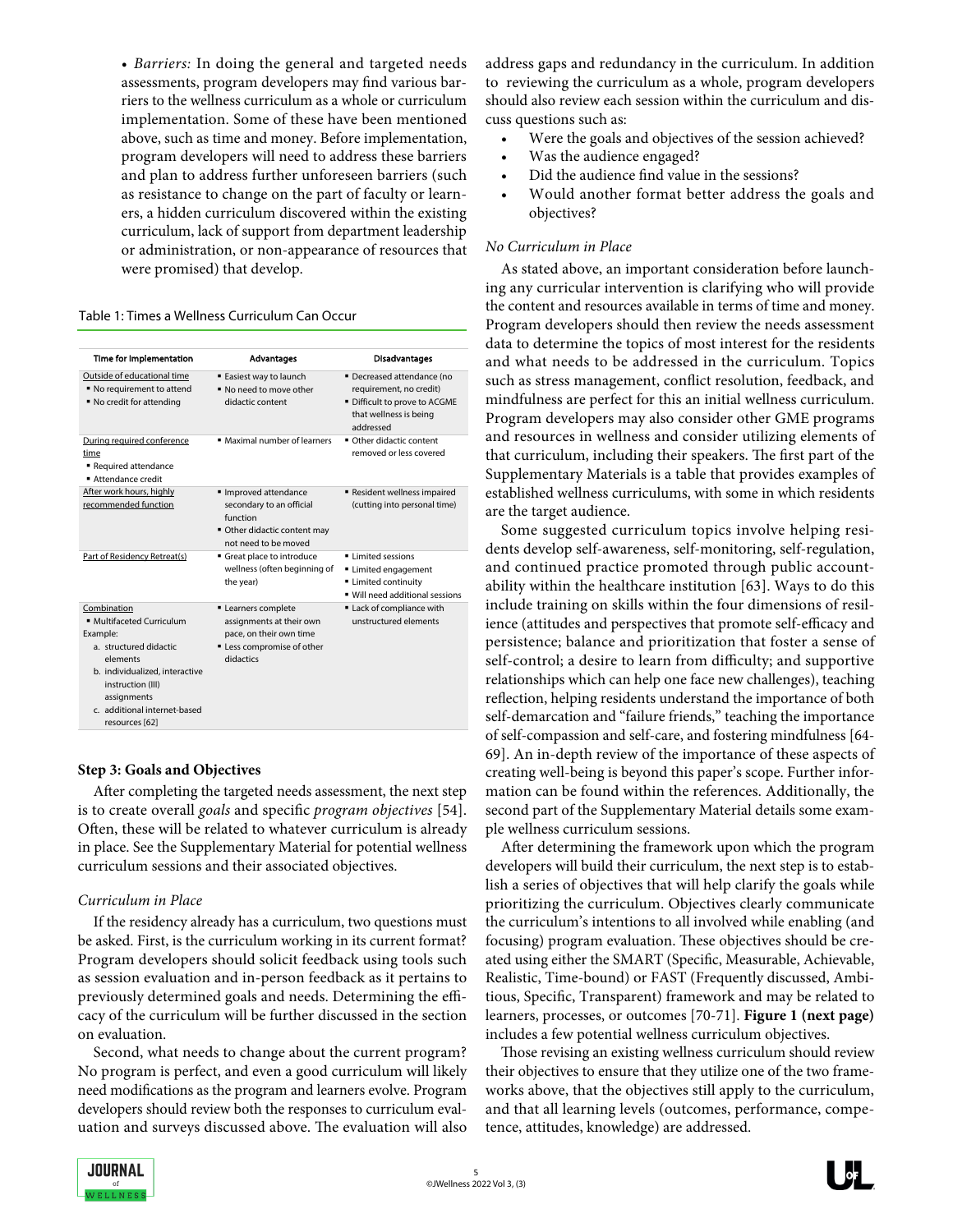#### Problem Identification/General Needs Assessment \_X\_ What is the problem?: Burnout and all its consequences

- Why is the curriculum being created? (overall goal of the curriculum)
- Is there a wellness curriculum in place? (revision or starting fresh) - If not, what is being done to address wellness?

What is the *ideal* way to educate about wellness and burnout?

#### Focused Needs Assessment

- Who are the learners for this program? (likely the residents) - How are fellows, medical students, and faculty wellness addressed in this curriculum?
- How is the residency currently doing with wellness and burnout? - Which assessment tool is going to be used for this? (see Appendix 1)
- What are the learners' needs in terms of wellness and burnout education? - How will these be assessed: surveys, focus groups, one-on-one discussions? - How will the systems issues be addressed?

#### Resources available:

- Time: How much will be dedicated to this curriculum? When will it start? When will it be presented (outside of educational time without requirement or credit, during conference time, highly recommended residency time but outside of "conference." time, during residency retreats, combination)?
	- Funding: Is there funding to pay for assessment tools, outside speakers, etc.? - People: Who will teach? What expertise is available within the department, hospital,
	- institution?

#### Goals/Objectives

What is(are) the over goal(s) of this curriculum?

- Curriculum in place:
- Is the curriculum working the way it is? (see Evaluation section)
- What needs to change?
	- What are the established objectives of the curriculum? \_\_\_ Are the objectives Specific, Measurable, Achievable, Realistic, Time-bound?
	- Do the objectives still apply to the curriculum?
		- Do the objectives address all levels of learning? (outcomes, performance,
	- competence, attitudes, knowledge)
	- \_\_\_ Is the curriculum meeting the goals and objectives?

#### No curriculum in place:

- What topics need to be addressed?
- What are the objectives for the curriculum? (see Supplementary Material for examples) - Are the objectives Specific, Measurable, Achievable, Realistic, Time-bound?
	- Do the objectives address all levels of learning? (outcomes, performance, competence, attitudes, knowledge)
	- Example objectives:
		- Create a culture of wellness
		- Introduce concepts beyond those typically defined as part of wellness
		- Improve scores on the desired outcome measure
		- Develop an individualized wellness plan with three strategies to improve personal wellness
		- Offer a repository of wellness resources to learners

#### Educational Methods

- \_\_\_ How are the lessons going to be presented? - Didactics, asynchronous learning, panel sessions, discussion sessions (team-based, problem-based, inquiry-based, case-based)?
- \_\_\_ When are the lessons going to be presented?
- One year cycle, three to four-year cycle, class year directed sessions

#### Implementation

- What is the plan for implementation?
	- When, exactly, is the curriculum going to start? - Who is going to be responsible for maintaining the curriculum?

#### Program Evaluation

- How is the effectiveness of the program going to be decided? - Overall effectiveness: original targeted needs assessment tool? - Individual session effectiveness: learner knowledge translation? - Electronic or face-to-face evaluations?
- What is the action plan for if the curriculum (or individual sessions) are not well received?
- What is the action plan to modify the curriculum if the desired improvement is not seen? - Is the lack of improvement because the wrong assessment tool is being used?
- \_\_\_ Are all ACGME core requirements being addressed? (see Table 2)

Figure 1: Checklist for Creating a Residency Wellness Curriculum

#### **Step 4: Educational Methods**

The combination of goals, objectives, and learner needs helps determine the *educational methods* used to present the sessions [54]. It is critical to understand the needs of adult learners when deciding which educational methods are congruent with learner needs and curriculum objectives. Like the objectives, educational methods must be feasible for the residency program. Program developers should consider limitations on what will work for their program, even if using or modifying a previously developed curriculum. There are two considerations in educational methods: how and when.

#### *How*

There are four general ways to present wellness topics. Didactics can be done for large or small groups. The larger the group, the less learner involvement will take place. Asynchronous learning in the form of online modules, readings (articles, blogs), or podcasts may increase both the breadth and depth of topics addressed in the curriculum. Panel sessions, facilitated by either faculty, resident(s), or both, allow learners to hear various viewpoints. Several types of discussion sessions (teambased, problem-based, case-based, inquiry-based) offer a chance to involve all residency members but may work better in smaller groups [72-73]. An in-depth discussion regarding the advantages and disadvantages of different educational methods is beyond the scope of this article. Interested readers may consider work completed by author Petrina and the PhD Essay. [72-73].

#### *When*

There are three types of "when" - a one-year cycle, a three- to four-year cycle, and residency class-specific sessions. A one-year cycle involves the same content being presented to all learners each year. While this increases the likelihood each learner experiences each session during their residency, it also cuts down on the number of topics presented and may affect engagement and attendance. In a three- to four-year cycle plan, the entire residency still receives the information simultaneously, but different topics are presented each year on a rotating basis. While this may allow more topics to be addressed overall, learners missing just a few sessions may miss a significant fraction of the allotted wellness curriculum throughout their residency training. To increase intimacy and foster a sense of community, program developers may consider class-directed sessions to provide the same information to all the members of each class at once, separate from other classes. These sessions allow faculty to address class-specific needs and build upon previous sessions as residents progress. However, like the three to four-year cycle, residents missing a few sessions may miss a significant portion of their wellness curriculum. Most program developers will find that a combination of all three methods will work best for their program.

While Kern's next step is implementation, program developers should create the plan for implementation and develop their curriculum evaluation methods before actual implementation [54].

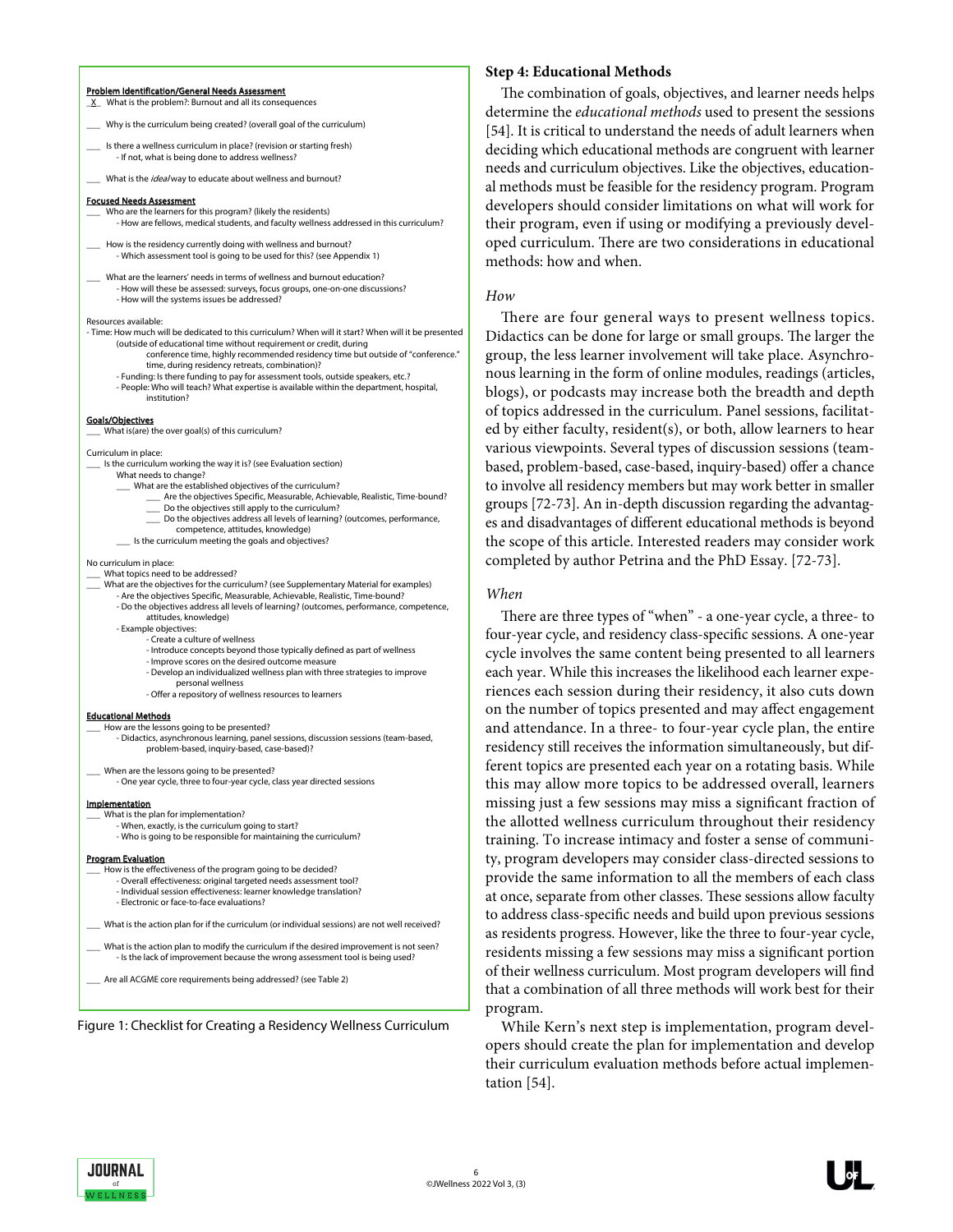#### Table 2: ACGME Core Requirements for Wellness [49]

## **Step 5: Implementation**

## *Implementation plan*

Having a structured implementation plan is essential and will likely depend on the timeline (longitudinal vs. rotating curriculum). Implementing a longitudinal curriculum at the same time an intern class starts and then adding content as that class progresses through residency is one option. Rotating curriculum may start at any time and allows learners the most opportunity to attend each session. If resources are limited (both time and money), it may not be sustainable for several wellness champions to maintain the curriculum. Developing, implementing, and delivering a curriculum requires a significant amount of time and energy. Organizational support from the residents, the residency leadership, faculty, and the departmental leadership is vital for success.

## **Step 6: Evaluation**

Evaluating a curriculum involves four considerations [54]. First, the wellness curriculum should be evaluated at the end of each session and the end of the cycle. Session evaluations may be done electronically or in person. When deciding how to evaluate the curriculum as a whole, consider utilizing any assessment tool used as part of the targeted needs assessment, as this will help monitor for change. For evaluation of individual sessions, there may be a tool available to help assess knowledge translation with the learners. For example, during a mindfulness session, learner development can be evaluated before and after with the Five Facets Mindfulness Questionnaire [74].

Second, create an action plan for when the curriculum (or an individual session) is not well received. While program developers may have received approval from relevant stakeholders prior to implementation, post-session feedback may still be unfavorable. Consider asking for more detailed information on what is and what is not working well in the form of focus groups or discussions with representation from key stakeholders. Once the program developers understand the areas for improvement, objectives should be reviewed and modified to align with stakeholder expectations and/or modify educational methods that were not well received.

Third, create an action plan for modifying the curriculum if the desired improvement (based on the assessment tool) is not successfully delivered. This can be challenging as it may be tool-dependent related to the curriculum objectives and educational methods. It may be that a different assessment tool, despite not being used during the needs assessment, aligns better with the curriculum's overall goals and objectives. Also, it is possible that the initial outcome chosen may not be the best outcome to measure for the goals and objectives of the curriculum.

Fourth, every wellness curriculum must be inclusive of the ACGME core requirements [48]. There may be an alternate method that will address the requirement more effectively than the one initially chosen. **Table 2** details each of the 10 core requirements and ways to incorporate them into the curriculum. Program developers may find this a useful starting place when developing their sessions.

| <b>Core Requirement</b>                                                                                                                                                                                                                                                                                       | <b>Potential Ways to Address</b>                                                                                                                                                                                                                                                                                             |
|---------------------------------------------------------------------------------------------------------------------------------------------------------------------------------------------------------------------------------------------------------------------------------------------------------------|------------------------------------------------------------------------------------------------------------------------------------------------------------------------------------------------------------------------------------------------------------------------------------------------------------------------------|
| Efforts to enhance the meaning that each<br>resident finds in the experience of being a<br>physician                                                                                                                                                                                                          | Reflective writing<br>Group storytelling exercises                                                                                                                                                                                                                                                                           |
| Attention to scheduling, work intensity, work<br>compression                                                                                                                                                                                                                                                  | Not directly amenable to a curriculum, but<br>strategies to improve workflow and efficiency may<br>help with work intensity.<br>Sessions on how to schedule may be beneficial for<br>senior residents as they look for jobs.                                                                                                 |
| Evaluating workplace safety data                                                                                                                                                                                                                                                                              | Important data for resident education may be part<br>of the wellness curriculum, QI curriculum, and/or<br>morbidity & mortality curriculum.                                                                                                                                                                                  |
| Policies and programs that encourage<br>optimal resident and faculty member well-<br>being                                                                                                                                                                                                                    | A curriculum alone certainly highlights an<br>educational program that promotes well-being, but<br>a wellness committee may better fill this<br>requirement (see section).                                                                                                                                                   |
| Residents must be allowed to attend<br>medical, mental health, and dental care<br>appointments.                                                                                                                                                                                                               | This falls out of the scope of a wellness curriculum,<br>but programs should highlight the importance of<br>personal physical and mental health.                                                                                                                                                                             |
| Attention to resident and faculty member<br>burnout, depression, and substance abuse.                                                                                                                                                                                                                         | Burnout and mental health issues, including<br>burnout and substance abuse, are important topics<br>that the curriculum should include. Additionally,<br>these topics have assessment and measurement<br>tools that can be utilized for baseline assessment or<br>serial assessments.                                        |
| Encourage residents and faculty members to<br>alert the program director or other<br>designated personnel when they are<br>concerned about another resident, fellow, or<br>faculty member who may display signs of<br>burnout, depression, substance abuse,<br>suicidal ideation, the potential for violence. | This should be included in the curriculum and<br>emphasized by departmental and residency<br>leadership. Creating a culture of safety to report<br>concerns is critically important.                                                                                                                                         |
| Provide access to appropriate tools for self-<br>screening.                                                                                                                                                                                                                                                   | There are many free online screening tools. Some<br>have been listed previously in this paper (see<br>Appendix 1). Additionally, individual institutions or<br>healthcare systems may also provide screening<br>tools. These are often found on the human<br>resources, employee benefits, or employee wellness<br>websites. |
| Provide access to confidential, affordable<br>mental health services.                                                                                                                                                                                                                                         | This will not be part of a curriculum but providing<br>education on resources available is important.                                                                                                                                                                                                                        |
| Each program must allow an appropriate<br>length of absence for residents unable to<br>perform their patient care responsibilities.                                                                                                                                                                           | Again, this will not be part of a curriculum but<br>providing education on resources available is<br>important.                                                                                                                                                                                                              |

Finally, according to Kern, having completed all six steps of curriculum development, program developers are ready to implement their individualized wellness curriculum [54]. To increase success, to help address identified issues affecting resident wellness that a curriculum cannot address, and to help promote a culture of wellness within the department, program developers may also consider creating a wellness committee. Similar to establishing a wellness curriculum, the wellness committee should have goals and objectives with a clear purpose and mission statement. It should meet regularly (at least quarterly) and be supported by department leadership. The committee should be open to faculty, residents, and other departmental staff, depending on the department's size. This promotes inclusion, collaboration, and collegiality and further ensures the success of the program. Residents must be involved in the wellness committee, and one should consider having a resident well-being lead or chief resident for well-being. Involvement may be limited to the departmental level or may have more prominent involvement in the school of medicine and/or the entire healthcare system [75]. This committee should also support the development and implementation of the wellness curriculum. The wellness committee and wellness curriculum should work in tandem to promote a departmental culture of wellness. See **Figure 2 (next page)** for an example of a wellness committee "charter."

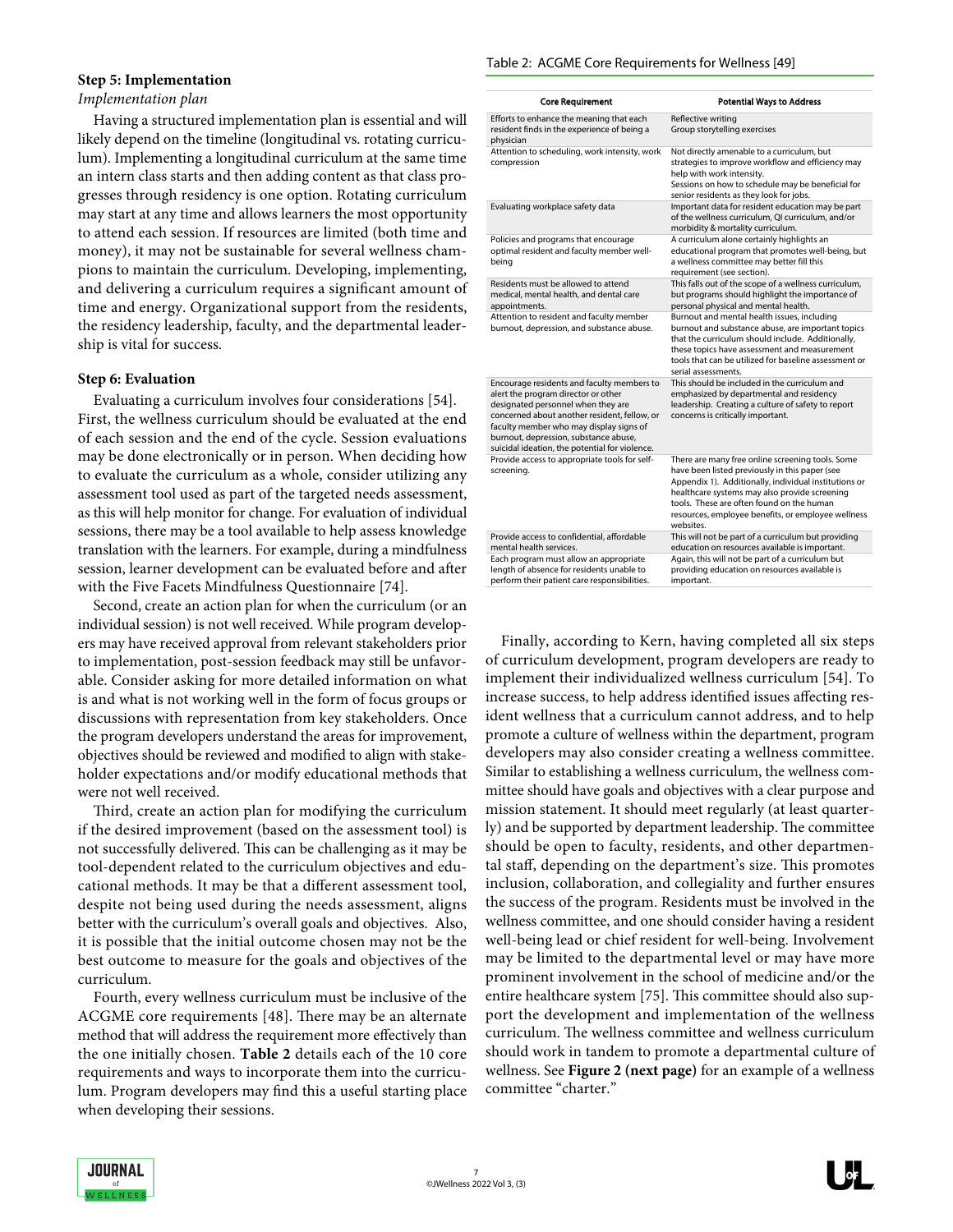|  | 1. Wellness Committee                                                                                                                                                                             |  |  |
|--|---------------------------------------------------------------------------------------------------------------------------------------------------------------------------------------------------|--|--|
|  | 1. Background: committee established based on department level feedback                                                                                                                           |  |  |
|  | 2. Members: Faculty, Residents, APPs, staff                                                                                                                                                       |  |  |
|  | 3. Meetings will be held monthly to quarterly                                                                                                                                                     |  |  |
|  | 4. Goals & Objectives                                                                                                                                                                             |  |  |
|  | 1. Goal: To improve the state of member wellness within the Department of Emergency Medicine<br>2. Objectives                                                                                     |  |  |
|  | 1. Address Department morale and well-being at all levels - faculty, residents, APPs, and staff                                                                                                   |  |  |
|  | 2. Provide consistent social events for faculty and their families to promote camaraderie and a                                                                                                   |  |  |
|  | sense of inclusiveness. This includes an annual Department party and other department-<br>related social events.                                                                                  |  |  |
|  | 3. Develop/refine the budget for wellness activities within the department                                                                                                                        |  |  |
|  | 4. Discuss, review and provide resources for detrimental behavior among all Department                                                                                                            |  |  |
|  | members (faculty, residents, APPs, and staff), i.e., substance abuse, interpersonal skills,                                                                                                       |  |  |
|  | disruptive behavior.                                                                                                                                                                              |  |  |
|  | e. Personnel/Roles                                                                                                                                                                                |  |  |
|  | 1. Chair: oversees the meeting, ensures dissemination of minutes, updates committee on national,                                                                                                  |  |  |
|  | regional, local and institutional wellness activities, encourages educational expansion.                                                                                                          |  |  |
|  | 2. Staff member: updates events and activities on the wellness tab on the website                                                                                                                 |  |  |
|  | 3. Significant-other representative: provides input and helps to plan activities that foster a sense of<br>community but may not regularly be present at meetings.                                |  |  |
|  | f. Academics: Educational activities                                                                                                                                                              |  |  |
|  | 1. Curriculum - The wellness curriculum director is an active member of the wellness                                                                                                              |  |  |
|  | committee. Curricular content is discussed and reviewed with both the wellness committee and                                                                                                      |  |  |
|  | the education committee. Wellness committee members may also serve as curricular session                                                                                                          |  |  |
|  | leaders and content matter experts.                                                                                                                                                               |  |  |
|  | 2. Newsletter - bi-monthly publication featuring photos, honors and awards, family news, upcoming<br>events, and a wellness corner focusing on wellness activities and strategies. Brief Wellness |  |  |
|  | Wednesday emails providing wellness tips and highlighting departmental and systems-level<br>initiatives.                                                                                          |  |  |
|  | 3. Website including links to the newsletter, photos from events, a statement on the department's                                                                                                 |  |  |
|  | commitment to wellness, bio links for wellness leaders, and their key wellness publications                                                                                                       |  |  |
|  |                                                                                                                                                                                                   |  |  |

Figure 2: A Wellness Committee Charter

## **CONCLUSION**

Wellness curriculum development is not the same for each institution or specialty. While reviewing previously published and implemented curricula from other departments and institutions serves as a starting point, each program developer must understand both the unique needs of their department and learners and the resources available while anticipating any potential barriers to create their ideal wellness curriculum. The CORD Resilience Committee Wellness Curriculum Subcommittee believes that physician well-being and physician burnout affect several pressure points of the healthcare delivery system. As such, it recommends prioritizing programs that foster physician well-being. See Figure 1 for a checklist to follow for those interested and the Supplementary Materials for suggestions related to a curriculum.

**Acknowledgments**: The members of the Resilience Committee of the Council of Residency Directors in Emergency Medicine and the Board of Directors of the Council of Residency Directors in Emergency Medicine

## **REFERENCES**

1. Maslach C, Jackson SE. Social psychology of health and illness. Hillsdale, NJ: Lawrence Erlbaum: 1982. Chapter 8, The burnout syndrome in the health professions: a social psychological analysis; p 30-53.

- 2. Shanafelt TD, Boone S, Tan L, Dyrbye LN, Sotile W, Satele D, et al. Burnout and satisfaction with work-life balance among US physicians relative to the general US population [Internet]. Arch Intern Med. 2012 Oct;172(18):1377–85. [cited 2021 Apr 5] Available from: https://jamanetwork.com/journals/ jamainternalmedicine/fullarticle/1351351
- 3. Maslach C, Jackson SE. The measurement of experienced burnout [Internet]. J Organ Behav. 1981;2(2):99–113. [cited 2021 Apr 5] Available from: https://onlinelibrary. wiley.com/doi/abs/10.1002/job.4030020205
- 4. Goldberg R, Boss RW, Chan L, Goldberg J, Mallon WK, Moradzadeh D, et al. Burnout and its correlates in emergency physicians: four years' experience with a wellness booth [Internet]. Acad Emerg Med. 1996 Dec;3(12):1156–64. [cited 2021 Apr 5] Available from: https://onlinelibrary.wiley.com/doi/ abs/10.1111/j.1553-2712.1996.tb03379.x
- 5. Arora M, Asha S, Chinnappa J, Diwan AD. Review article: burnout in emergency medicine physicians [Internet]. Emerg Med Australas. 2013 Dec;25(6):491–5. [cited 2021 Apr 5] Available from: https://onlinelibrary. wiley.com/doi/abs/10.1111/1742-6723.12135
- 6. Kimo Takayesu J, Ramoska EA, Clark TR, Hansoti B, Dougherty J, Freeman W, et al. Factors associated with burnout during emergency medicine residency [Internet]. Acad Emerg Med. 2014 Sep;21(9):1031–5. [cited

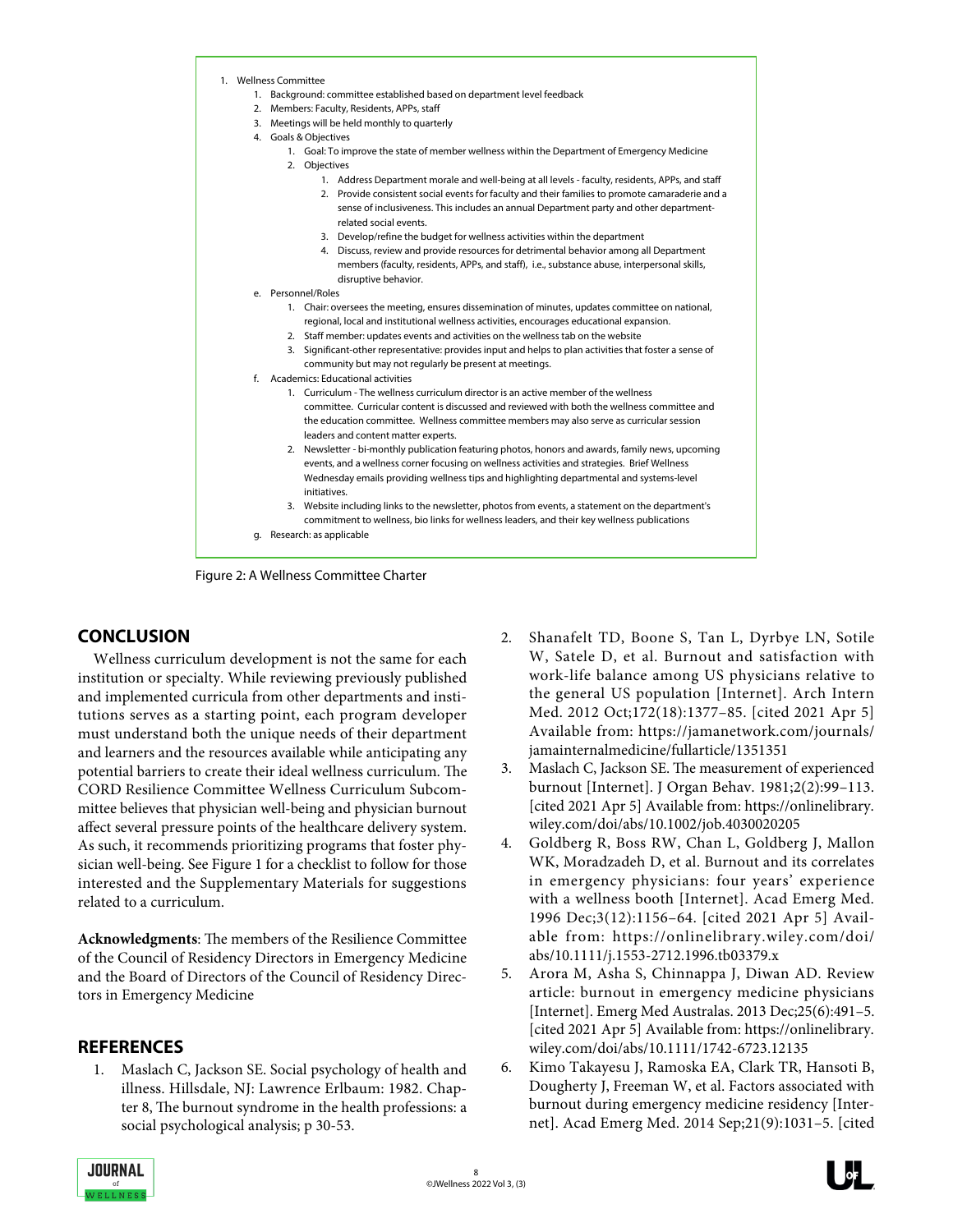2021 Apr 5] Available from: https://onlinelibrary. wiley.com/doi/full/10.1111/acem.12464DOI10.1111/ acem.12464

- 7. Lu DW, Dresden S, McCloskey C, Branzetti J, Gisondi MA. Impact of burnout on self-reported patient care among emergency physicians [Internet]. West J Emerg Med. 2015 Dec;16(7):996–1001. [cited 2021 Apr 5] Available from: https://escholarship.org/uc/item/1sx3t800
- 8. Peckham C. Medscape National Physician Burnout & Depression Report 2018. Medscape, 2018. (Accessed on Feb 7, 2019 at https://www.medscape.com/ slideshow/2018-lifestyle-burnout-depression-6009235)
- 9. Shanafelt TD. Physician Burnout: Stop Blaming the Individual. NEJM Catalyst website from Leadership: Translating Challenge to Success event on June 2, 2016. (Accessed on February 8, 2019 at https://catalyst.nejm.org/videos/ physician-burnout-stop-blaming-the-individual/)
- 10. Dyrbye LN, West CP, Satele D, Boone S, Tan L, Sloan J, et al. Burnout among U.S. medical students, residents, and early career physicians relative to the general U.S. population [Internet]. Acad Med. 2014 Mar;89(3):443– 51. [cited 2021 Apr 5] Available from: https://journals. lww.com/academicmedicine/Fulltext/2014/03000/Burnout\_Among\_U\_S\_\_Medical\_Students,\_Residents.25. aspx
- 11. Peckham C, Grisham S. Medscape Lifestyle Report 2017: Race and Ethnicity, Bias and Burnout. Medscape, 2017. (Accessed on February 8, 2019 at: https://www.medscape.com/sites/public/lifestyle/2017)
- 12. West CP, Shanafelt TD, Kolars JC. Quality of life, burnout, educational debt, and medical knowledge among internal medicine residents [Internet]. JAMA. 2011 Sep;306(9):952–60. [cited 2021 Apr 5] Available from: https://jamanetwork.com/journals/jama/ fullarticle/1104293
- 13. Hughes PH, Storr CL, Brandenburg NA, Baldwin DC Jr, Anthony JC, Sheehan DV. Physician substance use by medical specialty [Internet]. J Addict Dis. 1999;18(2):23– 37. [cited 2021 Apr 5] Available from: https://www. tandfonline.com/doi/abs/10.1300/J069v18n02\_03
- 14. Taylor DM, Pallant JF, Crook HD, Cameron PA. The psychological health of emergency physicians in Australasia [Internet]. Emerg Med Australas. 2004 Feb;16(1):21–7. [cited 2021 Apr 5] Available from: https://onlinelibrary.wiley.com/doi/ abs/10.1111/j.1742-6723.2004.00532.x
- 15. Dutheil F, Aubert C, Pereira B, Dambrun M, Moustafa F, Mermillod M, et al. Suicide among physicians and health-care workers: A systematic review and meta-analysis. PLoS One [Internet]. 2019 [cited 2021 Apr 5]; 14(12): e0226361. Published 2019 Dec 12. Available from: https://journals.plos.org/plosone/article?id=10.1371/journal.pone.0226361 https://doi. org/10.1371/journal.pone.0226361.
- 16. Anderson P. Physicians Experience Highest Suicide Rate of Any Profession. Medscape, 2018. (Accessed at https:// www.medscape.com/viewarticle/896257 on February 8,

2019)

- 17. Kishore S, Dandurand DE, Mathew A, Rothenberger D. Breaking the Culture of Silence on Physician Suicide. National Academy of Medicine, 2016. (Accessed on February 8, 2019 at https://nam.edu/breaking-theculture-of-silence-on-physician-suicide/) https://doi. org/10.31478/201606a.
- 18. Lindeman S, Laara E, Hakko H, Lonnqvist J. A systematic review on gender-specific suicide mortality in medical doctors [Internet]. Br J Psychiatry. 1996 Mar;168(3):274–9. [cited 2021 Apr 5] Available from: https://www.cambridge.org/core/ journals/the-british-journal-of-psychiatry/article/abs/ systematic-review-on-genderspecific-suicide-mortality-in-medical-doctors/75ED952B056A57074B82A-4BE6885E055
- 19. Priceonomics Data Studio. The Professions with Highest (and Lowest) Suicide Rates. Priceonomics, 2018. (Accessed on February 18, 2019 at https://priceonomics. com/the-professions-with-highest-and-lowest-suicide/)
- 20. Shanafelt TD, Dyrbye LN, Sinsky C, Hasan O, Satele D, Sloan J, et al. Relationship between clerical burden and characteristics of the electronic environment with physician burnout and professional satisfaction [Internet]. Mayo Clin Proc. 2016 Jul;91(7):836–48. [cited 2021 Apr 5] Available from: https://www.mayoclinicproceedings. org/article/S0025-6196(16)30215-4/fulltext
- 21. Shanafelt TD, Mungo M, Schmitgen J, Storz KA, Reeves D, Hayes SN, et al. Longitudinal study evaluating the association between physician burnout and changes in professional work effort [Internet]. Mayo Clin Proc. 2016 Apr;91(4):422–31. [cited 2021 Apr 5] Available from: https://www.mayoclinicproceedings.org/article/ S0025-6196(16)00101-4/fulltext
- 22. Berg S. How Much Physician Burnout is Costing Your Organization. AMA Wire, 2018. (Accessed at https://wire.ama-assn.org/practice-management/ how-much-physician-burnout-costing-your-organization on February 8, 2019)
- 23. Shanafelt TD, Balch CM, Bechamps G, Russell T, Dyrbye L, Satele D, et al. Burnout and medical errors among American surgeons [Internet]. Ann Surg. 2010 Jun;251(6):995–1000. [cited 2021 Apr 5] Available from: https://journals.lww.com/annalsofsurgery/ Abstract/2010/06000/Burnout\_and\_Medical\_Errors\_ Among\_American\_Surgeons.1.aspx
- 24. West CP, Tan AD, Habermann TM, Sloan JA, Shanafelt TD. Association of resident fatigue and distress with perceived medical errors [Internet]. JAMA. 2009 Sep;302(12):1294–300. [cited 2021 Apr 5] Available from: https://jamanetwork.com/journals/jama/ fullarticle/184625
- 25. Halbesleben JR, Rathert C. Linking physician burnout and patient outcomes: exploring the dyadic relationship between physicians and patients [Internet]. Health Care Manage Rev. 2008 Jan-Mar;33(1):29–39. [cited 2021 Apr 5] Available from: https://journals.lww.com/hcmrjournal/Abstract/2008/01000/

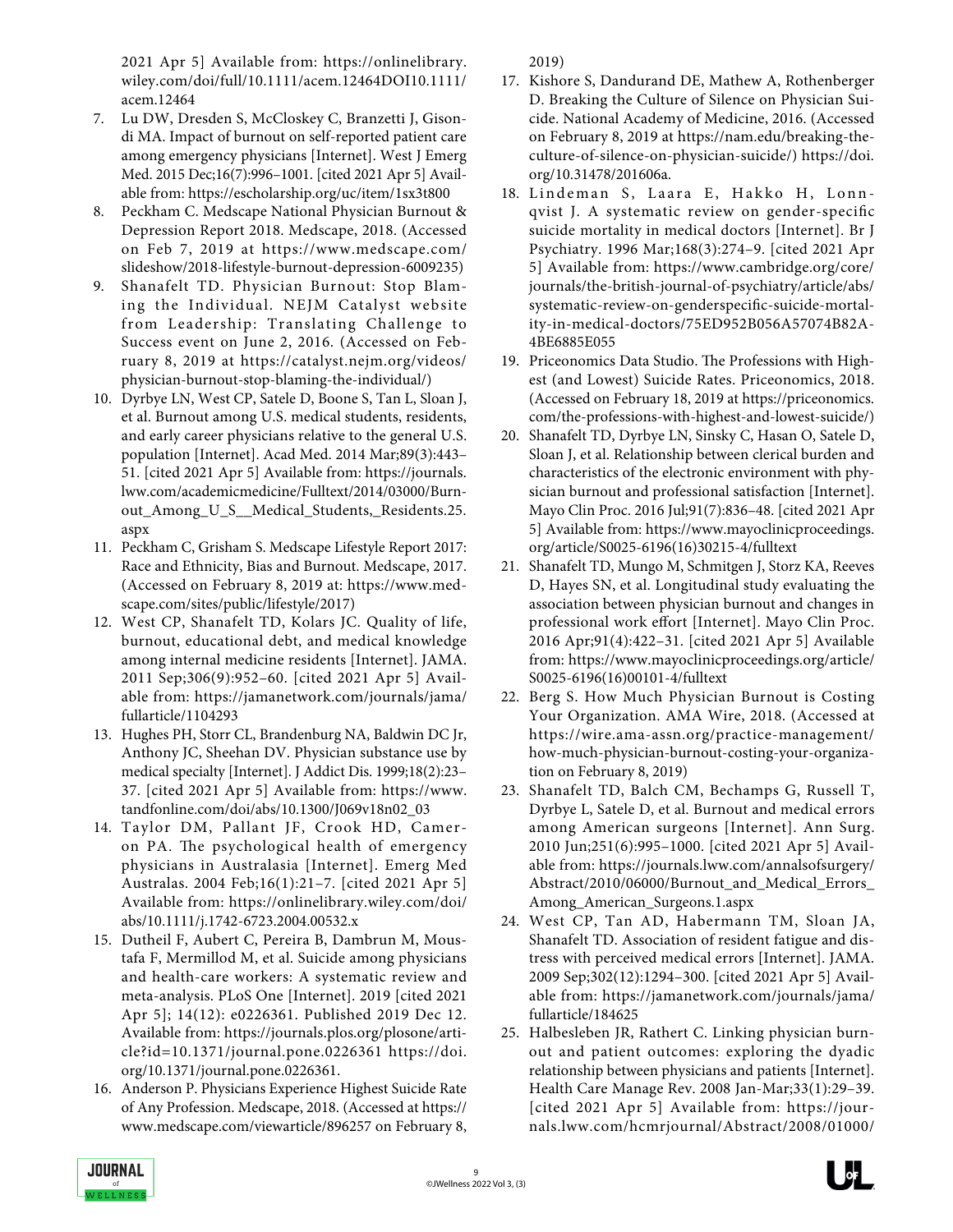Linking\_physician\_burnout\_and\_patient\_outcomes\_.5.aspx

- 26. Haas JS, Cook EF, Puopolo AL, Burstin HR, Cleary PD, Brennan TA. Is the professional satisfaction of general internists associated with patient satisfaction? [Internet]. J Gen Intern Med. 2000 Feb;15(2):122–8. [cited 2021 Apr 5] Available from: https://link.springer.com/ article/10.1046/j.1525-1497.2000.02219.x
- 27. Salyers MP, Bonfils KA, Luther L, Firmin RL, White DA, Adams EL, et al. The relationship between professional burnout and quality and safety in healthcare: A meta-analysis [Internet]. J Gen Intern Med. 2017 Apr;32(4):475–82. [cited 2021 Apr 5] Available from: https://link.springer.com/ article/10.1007%2Fs11606-016-3886-9
- 28. Baer TE, Feraco AM, Tuysuzoglu Sagalowsky S, Williams D, Litman HJ, Vinci RJ. Pediatric Resident Burnout and Attitudes Toward Patients [Internet]. Pediatrics. 2017 Mar;139(3):e20162163. [cited 2021 Apr 5] Available from: https://pediatrics.aappublications.org/ content/139/3/e20162163
- 29. Loerbroks A, Glaser J, Vu-Eickmann P, Angerer P. Physician burnout, work engagement and the quality of patient care [Internet]. Occup Med (Lond). 2017 Jul;67(5):356–62. [cited 2021 Apr 5] Available from: https://academic.oup.com/occmed/ article/67/5/356/3828722
- 30. Shanafelt TD, Bradley KA, Wipf JE, Back AL. Burnout and self-reported patient care in an internal medicine residency program [Internet]. Ann Intern Med. 2002 Mar;136(5):358–67. [cited 2021 Apr 5] Available from: https://www.acpjournals.org/ doi/10.7326/0003-4819-136-5-200203050-00008
- 31. Dyrbye LN, Massie FS Jr, Eacker A, Harper W, Power D, Durning SJ, et al. Relationship between burnout and professional conduct and attitudes among US medical students [Internet]. JAMA. 2010 Sep;304(11):1173–80. [cited 2021 Apr 5] Available from: https://jamanetwork. com/journals/jama/fullarticle/186582
- 32. Mazurkiewicz R, Korenstein D, Fallar R, Ripp J. The prevalence and correlations of medical student burnout in the pre-clinical years: a cross-sectional study [Internet]. Psychol Health Med. 2012;17(2):188–95. [cited 2021 Apr 5] Available from: https://www.tandfonline. com/doi/abs/10.1080/13548506.2011.597770
- 33. Ishak W, Nikravesh R, Lederer S, Perry R, Ogunyemi D, Bernstein C. Burnout in medical students: a systematic review [Internet]. Clin Teach. 2013 Aug;10(4):242–5. [cited 2021 Apr 5] Available from: https://onlinelibrary. wiley.com/doi/abs/10.1111/tct.12014
- 34. Frajerman A, Morvan Y, Krebs MO, Gorwood P, Chaumette B. Burnout in medical students before residency: A systematic review and meta-analysis [Internet]. Eur Psychiatry. 2019 Jan;55:36–42. [cited 2021 Apr 5] Available from: https://www.cambridge.org/core/journals/ european-psychiatry/article/burnout-in-medical-students-before-residency-a-systematic-review-and-metaanalysis/C045479C745FF322C8F022BF636A379A
- 35. Martini S, Arfken CL, Churchill A, Balon R. Burnout comparison among residents in different medical specialties [Internet]. Acad Psychiatry. 2004;28(3):240–2. [cited 2021 Apr 5] Available from: https://link.springer. com/article/10.1176%2Fappi.ap.28.3.240
- 36. Dyrbye LN, Burke SE, Hardeman RR, Herrin J, Wittlin NM, Yeazel M, et al. Association of clinical specialty with symptoms of burnout and career choice regret among US resident physicians [Internet]. JAMA. 2018 Sep;320(11):1114–30. [cited 2021 Apr 5] Available from: https://jamanetwork.com/journals/jama/ fullarticle/2702870
- 37. Eckleberry-Hunt J, Van Dyke A, Lick D, Tucciarone J. Changing the conversation from burnout to wellness: physician well-being in residency training programs [Internet]. J Grad Med Educ. 2009 Dec;1(2):225–30. [cited 2021 Apr 5] Available from: https://meridian.allenpress.com/jgme/article/1/2/225/33683/ Changing-the-Conversation-From-Burnout-to-Wellness
- 38. Beacham AO, Janosy N, Brainard A, Reese J. A brief evidence-based intervention to enhance Workplace Well-being and Flourishing in health care professionals: feasibility and pilot outcomes [Internet]. J Wellness. 2020;2(1):7. [cited 2021 May 27] Available from: https:// ir.library.louisville.edu/jwellness/vol2/iss1/7
- 39. Wellness A. National Wellness Institute. (Accessed at https://www.nationalwellness.org/page/AboutWellness on February 8, 2019)
- 40. Manfredi RA, Huber JM, editors. Being Well in Emergency Medicine: ACEP's Guide to Investing in Yourself. American College of Emergency Physicians. Accessed at https://www.acep.org/globalassets/sites/ acep/media/wellness/acepwellnessguide.pdf on February 8, 2019)
- 41. Shanafelt TD, Gorringe G, Menaker R, Storz KA, Reeves D, Buskirk SJ, et al. Impact of organizational leadership on physician burnout and satisfaction [Internet]. Mayo Clin Proc. 2015 Apr;90(4):432–40. [cited 2021 Apr 5] Available from: https://www.mayoclinicproceedings.org/ article/S0025-6196(15)00071-3/fulltext
- 42. Shanafelt TD, Noseworthy JH. Executive Leadership and Physician Well-being: Nine Organizational Strategies to Promote Engagement and Reduce Burnout [Internet]. Mayo Clin Proc. 2017 Jan;92(1):129–46. [cited 2021 Apr 5] Available from: https://www.mayoclinicproceedings. org/article/S0025-6196(16)30625-5/fulltext
- 43. Gardner RL, Cooper E, Haskell J, Harris DA, Poplau S, Kroth PJ, et al. Physician stress and burnout: the impact of health information technology [Internet]. J Am Med Inform Assoc. 2019 Feb;26(2):106–14. [cited 2021 Apr 5] Available from: https://academic.oup.com/jamia/ article/26/2/106/5230918
- 44. Joukes E, Abu-Hanna A, Cornet R, de Keizer NF. Time spent on dedicated patient care and documentation tasks before and after the introduction of a structured and standardized electronic health record. Appl Clin Inform [Internet]. 2018 Jan [cited 2021 Apr 5]; 9(01): 046-53. Available from: https://www.thieme-connect.

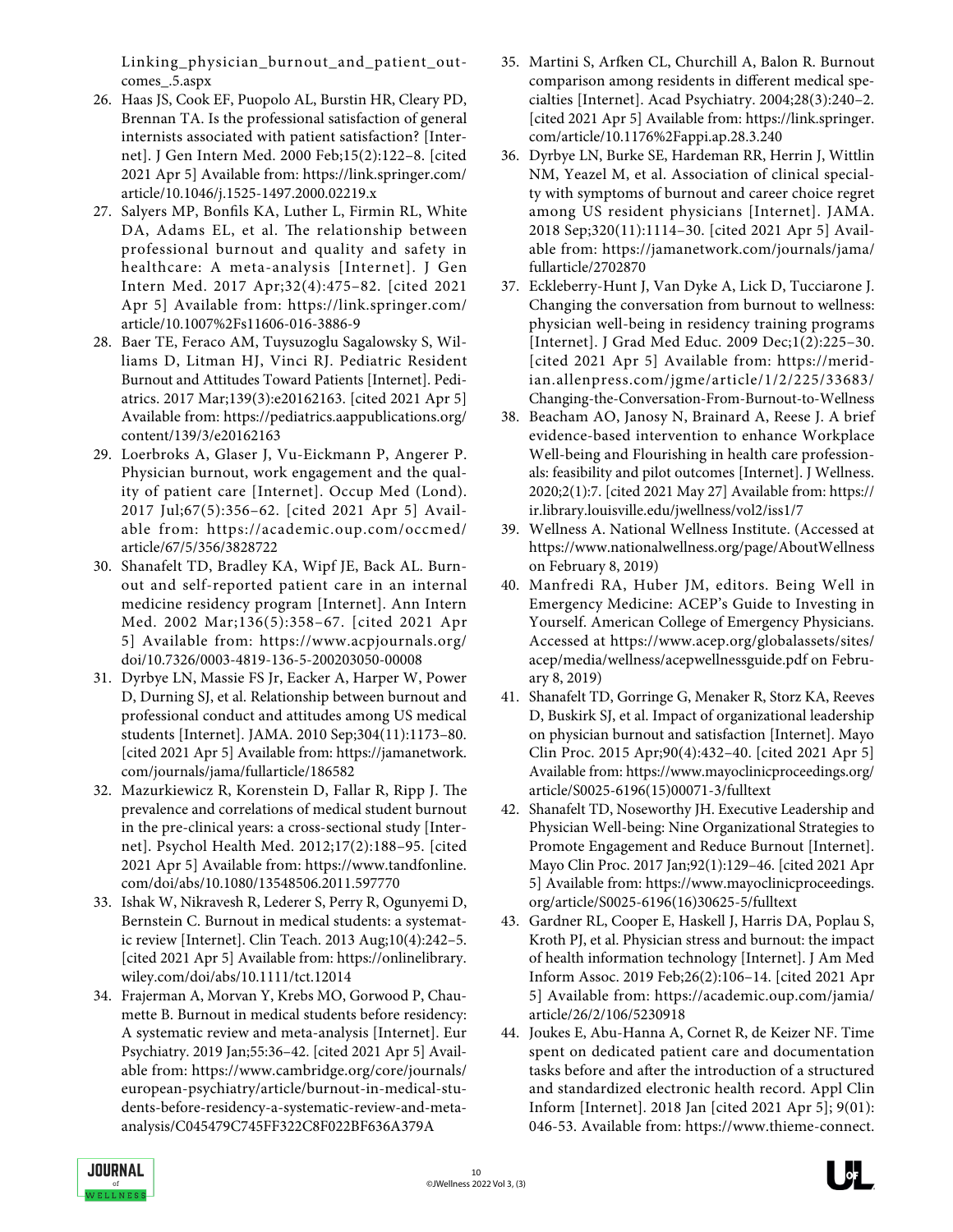de/products/ejournals/abstract/10.1055/s-0037-1615747 https://doi.org/10.1055/s-0037-1615747.

- 45. Lall MD, Gaeta TJ, Chung AS, Chinai SA, Garg M, Husain A, et al. Assessment of Physician Well-being, Part Two: beyond Burnout [published correction appears in West J Emerg Med. 2020 Mar 26;21(3):727] [Internet]. West J Emerg Med. 2019 Mar;20(2):291–304. [cited 2021 Apr 5] Available from: https://escholarship. org/uc/item/3260s32v
- 46. Program on Physician Well-Being. Mayo Clinic. (Accessed at https://www.mayo.edu/research/centers-programs/program-physician-well-being on February 8, 2019)
- 47. Well MD. Stanford Medicine. (Accessed at https:// wellmd.stanford.edu on February 8, 2019)
- 48. Action Collaborative on Clinician Well-Being and Resilience. National Academy of Medicine. (Accessed at https://nam.edu/initiatives/clinician-resilience-and-well-being/ on February 8, 2019)
- 49. ACGME Common Program Requirements. Accreditation Council for Graduate Medical Education. (Accessed at https://www.acgme.org/Portals/0/PFAssets/Program-Requirements/CPRs\_2017-07-01.pdf on February 8, 2019)
- 50. AAEM/RSA Statement of Commitment to Physician Well-being and Resilience. American Academy of Emergency Medicine Resident and Student Association. (Accessed at http://www.aaemrsa.org/get-involved/ committees/wellness/commitment-to-clinician-well-being-and-resilience on February 8, 2019)
- 51. Society for Academic Emergency Medicine's (SAEM) Statement on Commitment to Clinician Well-Being and Resilience. Accessed at https://www.saem.org/docs/ default-source/saem-documents/saem-wellness-statement.pdf?sfvrsn=68ce33fd\_2 on April 5, 2021
- 52. Zaver F, Battaglioli N, Denq W, Messman A, Chung A, Lin M, et al. Identifying gaps and launching resident wellness initiatives: The 2017 Resident Wellness Consensus Summit [Internet]. West J Emerg Med. 2018 Mar;19(2):342–5. [cited 2021 Apr 5] Available from: https://escholarship.org/uc/item/0tz7s9hm
- 53. Eskander J, Rajaguru PP, Greenberg PB. Evaluating Wellness Interventions for Resident Physicians: A Systematic Review [Internet]. J Grad Med Educ. 2021 Feb;13(1):58– 69. [cited 2021 Apr 5] Available from: https:// meridian.allenpress.com/jgme/article/13/1/58/450368/ Evaluating-Wellness-Interventions-for-Resident
- 54. Thomas PA, Kern DE, Hughes MT, Chen BY. Curriculum development for medical education: a six step approach. 3rd ed. Baltimore: Johns Hopkins University Press; 2016. 312 pp.
- 55. Schmitz GR, Clark M, Heron S, Sanson T, Kuhn G, Bourne C, et al. Strategies for coping with stress in emergency medicine: early education is vital. J Emerg Trauma Shock. 2012 Jan;5(1):64–9. [cited 2021 Apr 5] Available from: https://www.onlinejets.org/ article.asp?issn=0974-2700;year=2012;volume=5;issue=1;spage=64;epage=69;aulast=Schmitz
- 56. Ratanawongsa N, Wright SM, Carrese JA. Well-being in residency: effects on relationships with patients, interactions with colleagues, performance, and motivation [Internet]. Patient Educ Couns. 2008 Aug;72(2):194–200. [cited 2021 Apr 5] Available from: https://www.sciencedirect.com/science/article/abs/pii/ S0738399108002176?via%3Dihub
- 57. Ishak WW, Lederer S, Mandili C, Nikravesh R, Seligman L, Vasa M, et al. Burnout during residency training: a literature review [Internet]. J Grad Med Educ. 2009 Dec;1(2):236–42. [cited 2021 Apr 5] Available from: https://meridian.allenpress.com/jgme/article/1/2/236/33694/ Burnout-During-Residency-Training-A-Literature
- 58. Low ZX, Yeo KA, Sharma VK, Leung GK, McIntyre RS, Guerrero A, et al. Prevalence of Burnout in Medical and Surgical Residents: A Meta-Analysis. Int J Environ Res Public Health [Internet]. 2019 [cited 2021 Apr 5]; 16(9): 1479. Published 2019 Apr 26. Available from: https://www.mdpi.com/1660-4601/16/9/1479 https://doi. org/10.3390/ijerph16091479.
- 59. Stehman CR, Testo Z, Gershaw RS, Kellogg AR. Burnout, Drop Out, Suicide: Physician Loss in Emergency Medicine, Part I [published correction appears in West J Emerg Med. 2019 Aug 21;20(5):840-841] [Internet]. West J Emerg Med. 2019 May;20(3):485–94. [cited 2021 Apr 5] Available from: https://escholarship.org/uc/ item/0n62f39jDOI:10.5811/westjem.2019.4.40970
- 60. Sinsky C, Shanafelt TD, Murphy ML, de Vries P, Bohman B, Olson K, et al. Creating the Organizational Foundation for Joy in Medicine. American Medical Association Steps Forward, 2017. (Accessed at https:// www.stepsforward.org/Static/images/modules/50/downloadable/Organizational\_foundation.pdf on February 8, 2019)
- 61. Wallace JE, Lemaire JB, Ghali WA. Physician wellness: a missing quality indicator [Internet]. Lancet. 2009 Nov;374(9702):1714–21. [cited 2021 Apr 5] Available from: https://www.thelancet.com/journals/lancet/article/ PIIS0140-6736(09)61424-0/fulltext
- 62. Williamson K, Lank PM, Lovell EO. Emergency Medicine Education Research Alliance (EMERA). Development of an emergency medicine wellness curriculum. AEM Educ Train [Internet]. 2017 Dec 12 [cited 2021 Apr 5]; 2(1): 20-25. Available from: https://onlinelibrary. wiley.com/doi/full/10.1002/aet2.10075 . eCollection 2018 Jan. https://doi.org/10.1002/aet2.10075.
- 63. Rupert PA, Miller AO, Dorociak KE. Preventing burnout: what does the research tell us? [Internet]. Prof Psychol Res Pr. 2015;46(3):168–74. [cited 2021 Apr 5] Available from: https://psycnet.apa.org/ record/2015-22649-001
- 64. Howe A, Smajdor A, Stöckl A. Towards an understanding of resilience and its relevance to medical training [Internet]. Med Educ. 2012 Apr;46(4):349–56. [cited 2021 Apr 5] Available from: https://onlinelibrary. wiley.com/doi/full/10.1111/j.1365-2923.2011.04188. xDOI:10.1111/j.1365-2923.2011.04188.x